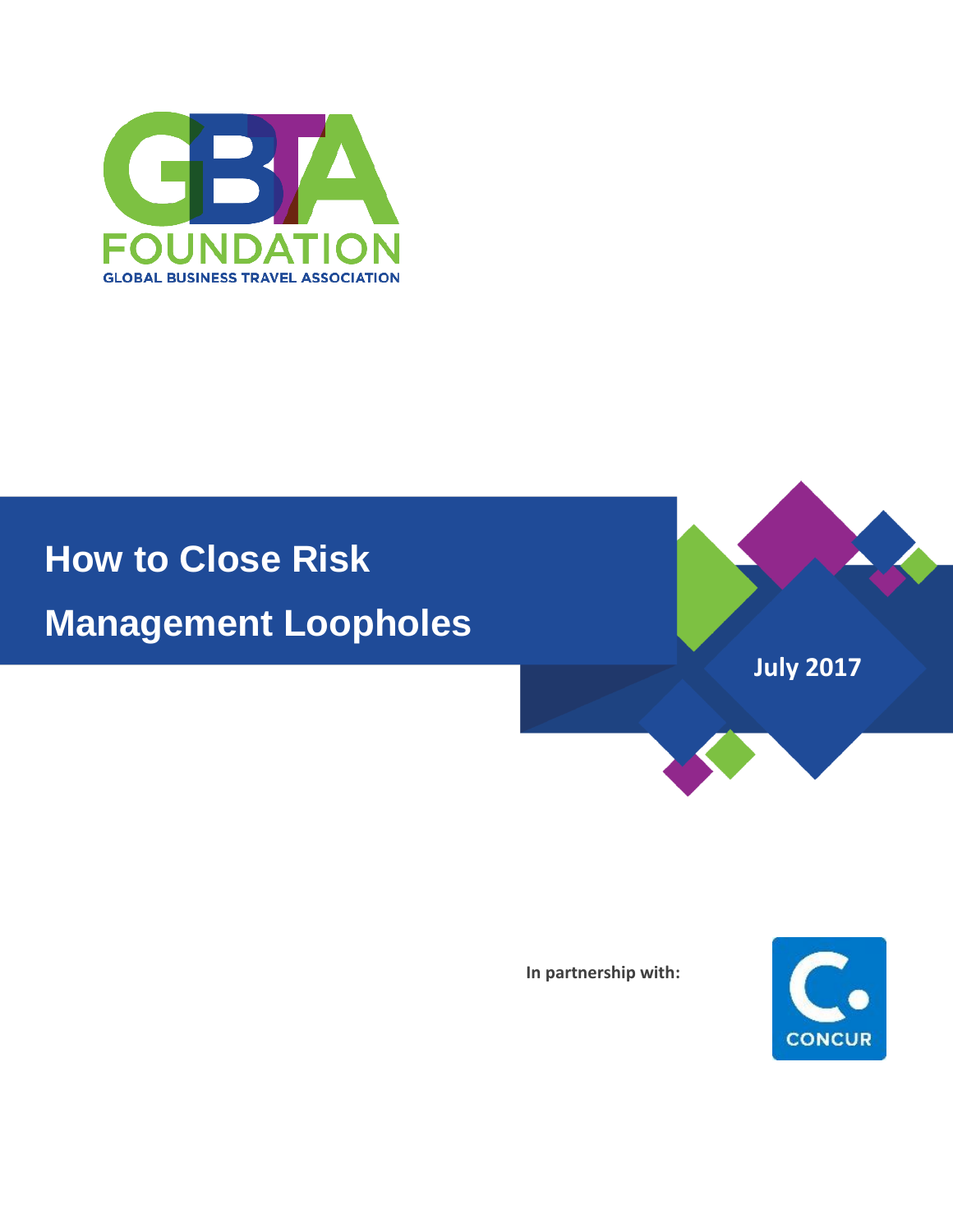### **Table of Contents**



 $\overline{\mathbb{1}}$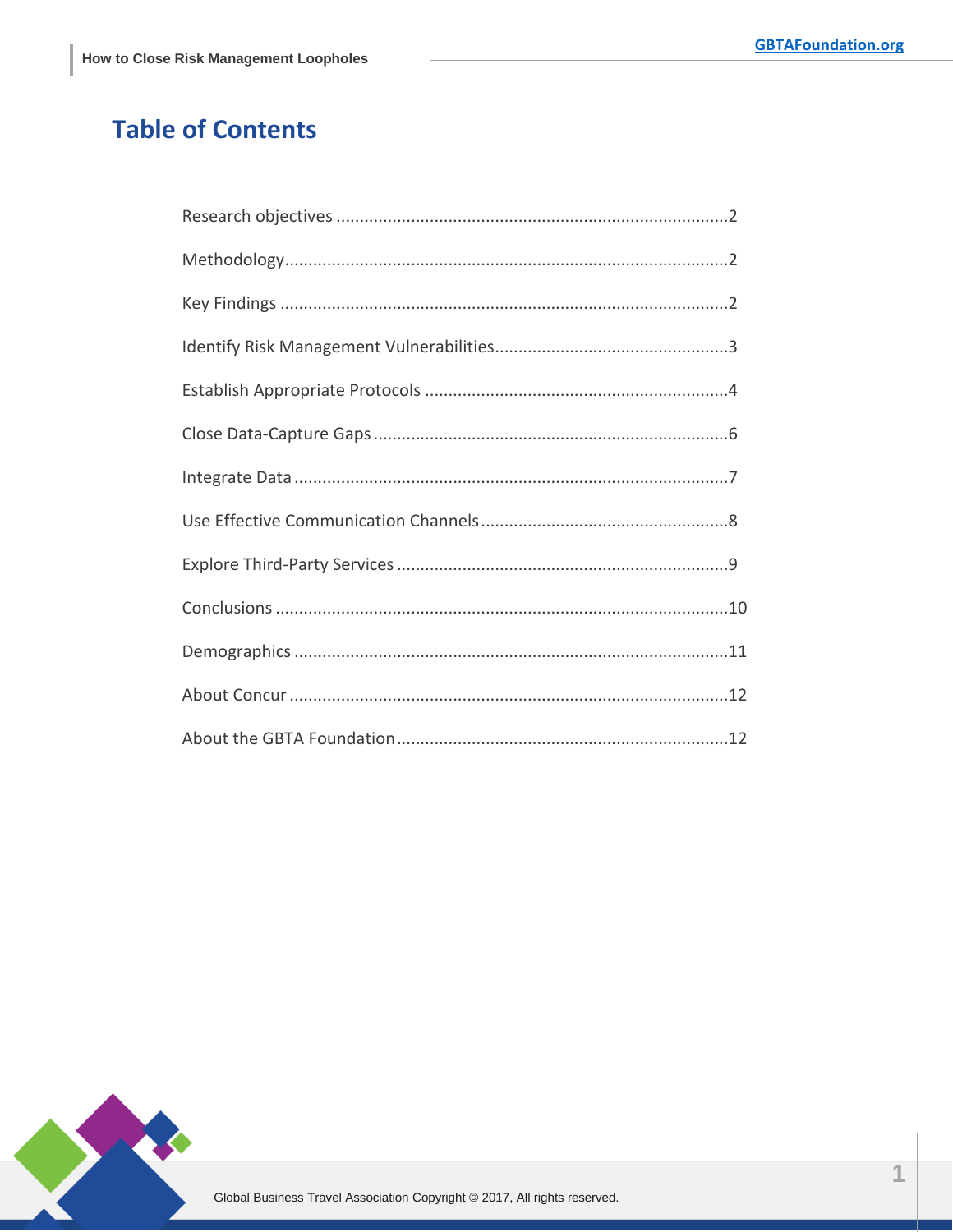### **Research Objectives**

Whether an organization has an entire department overseeing traveler safety and security or a department of one, the Duty of Care obligation is the same. This research aims to explore which traveler safety protocols are established and executed, including the extent to which technology is utilized and integrated into the greater travel program. By identifying gaps in current practices, travel managers can better understand how or if their travelers are open to potential risk as well as ways to modify their policies and initiate or expand technological support to provide greater safety and security.

### **Methodology**

This study is based on an online survey fielded from April  $12<sup>th</sup>$  to April 21st, 2017, to 1,238 travel managers in the United States. In total, 148 participated in the survey, yielding a response rate of 12%.

Due to rounding, percentages displayed in charts may add to more or less than 100%. Additionally, figures displayed in a chart may not always equal the exact figures in the report's narrative for this same reason.

### **Key Findings**

The Study found that travel managers most often rely on the data captured through the OBT or TMC

causing a problem considering:

- **Dime-third of business travelers say when traveling to places they consider unsafe, that they** would book through their organization's travel program rather than direct.
- Only 1 in 5 travel managers report using technology to capture traveler data booked outside their travel program.
	- $\circ$  This means that the majority (3 in 5) of travel managers rely on travelers to reach out if they need help when they haven't booked through proper channels.
	- $\circ$  This is a dangerous strategy given that more than half of travelers say they would call their supervisor if they were in need of support – not the travel manager or security department
- It's clear that safety and security data can be further enhanced when travel booking data is integrated with expense data, unfortunately less than one-third of travel managers currently have systems that automatically merge data sources.
- **The good news is that the investment in automated data integration pays dividends and keeps** your travelers safe.
- Enlisting a third-party service on top of investing into automated data integration, as well as establishing policy and protocols, is the only sure-fire way to ensure the safety and security of 100% of your employees and properly full-filling Duty of Care obligations.

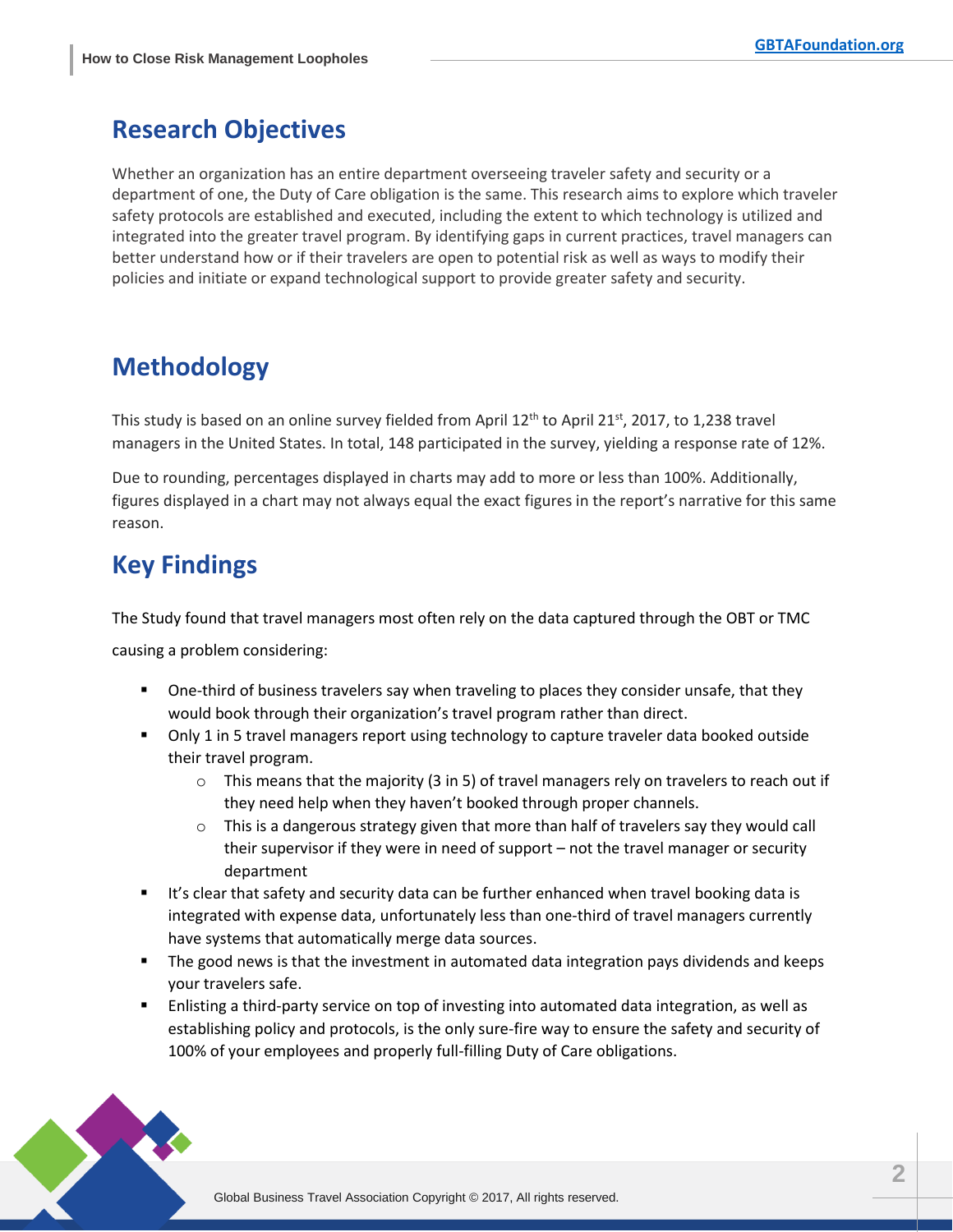### **Identify Risk Management Vulnerabilities**

It is the responsibility of every organization to ensure the safety and security of their employees whether they are in the office, a remote employee, or on work travel. However, maintaining this Duty of Care becomes increasingly challenging due to the variety of different problems that can arise when traveling, from run-of-the-mill cancelled flights to catastrophic events requiring evacuation. Nearly all business travelers (87%) have experienced air travel mishaps in the previous 12 months, one-quarter (24%) report needing to evacuate or return early, and another one-quarter (24%) report having a medical mishap.<sup>1</sup>

Despite the frequency of incidents when traveling, travel managers are often more reactive than proactive, with three in ten (29%) saying they don't know how long it would take to locate all their travelers should an incident occur. For years, travel managers have relied on travelers to book through preferred channels so data is captured by the GDS. However, an increase in booking channel options and threats to security have resulted in significant safety and security gaps, largely driven by outdated or entirely absent risk management protocols and procedures, automated data capture, and effective communication methods. Failing to establish and execute safety and security measures leaves travelers and organizations vulnerable when the unforeseen happens.



**<sup>1</sup>***[Business Traveler Study 2014: The Cost of Mishaps](http://www.gbta.org/PressReleases/Pages/rls_092414.aspx)*, GBTA Foundation, in partnership with AIG. September 2014. <sup>2</sup> *[Risk on the Road: Safety and Security Concerns Lead to Traveler Behavior Change,](http://blog.gbta.org/2017/03/15/risk-on-the-road-are-business-travelers-packing-fear-in-their-briefcase/)* GBTA Foundation. March 2017 <sup>3</sup> *[Business Traveler Study 2014: The Cost of Mishaps](http://www.gbta.org/PressReleases/Pages/rls_092414.aspx)*

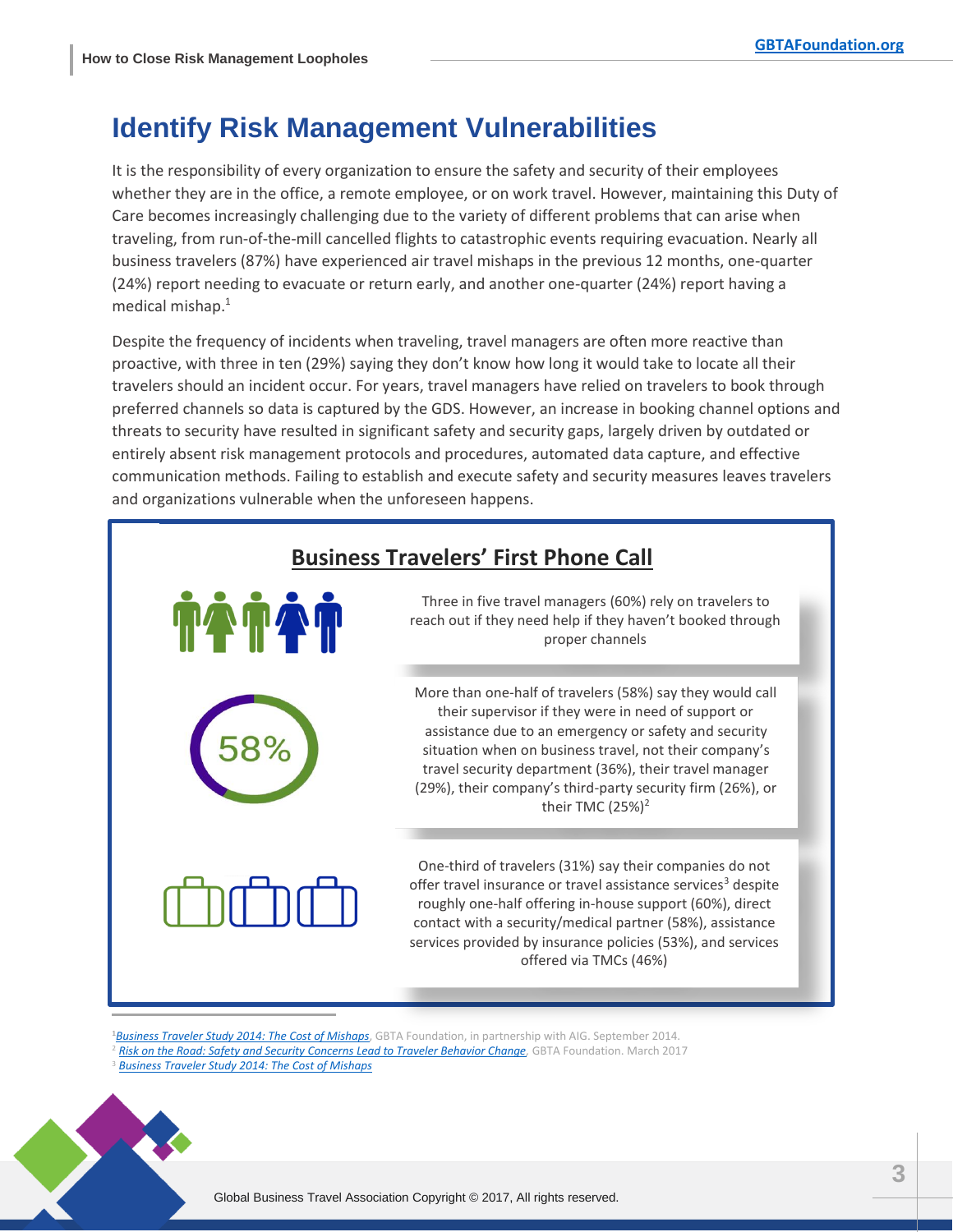### **Establish Appropriate Protocols**

Regardless of which department formally oversees the Duty of Care program, travel managers still play a key role in supporting travelers should disaster strike, which is why the vast majority (85%) of travel programs include risk management protocols. These protocols include things like traveler tracking, pretravel information and preparation, and automated communication about real time risks.



Among those who do not have domestic or international risk management protocols in place, employee safety issues are handled in an ad hoc manner. Some travel managers express a strong desire to implement risk management protocols but cite difficulty securing C-suite level buy-in, while others seem satisfied with handling issues on a case-by-case basis.

However, the mere existence of a risk management program is not enough; protocols must address the needs and risks travelers face when they leave the office, be it to go across town or across the globe. Perhaps in response to an increasingly unstable world where threats to safety are omnipresent, over the past two years, prevalence of domestic travel risk management protocols have increased to rival those of international travel. While there is still needed improvements on both fronts, it is encouraging to see travel managers and other Duty of Care managers modifying protocols to meet the current climate.

Despite the observed progress, only three in five international travelers (62%) are given pre-travel information and even fewer (53%) are given information on local providers for medical and security assistance services before leaving the country. As both security threats and technology evolve, even the most robust protocols that once served companies well may now have weaknesses requiring immediate attention and modification.

For both domestic and international travel, pre-trip approval requirements plummeted from 2015 rates. This may be a result of companies loosening the reigns on business travel due to a stronger economy or an increase in technology adoption, thus reducing the need for using pre-trip approval as a means of tracking travelers.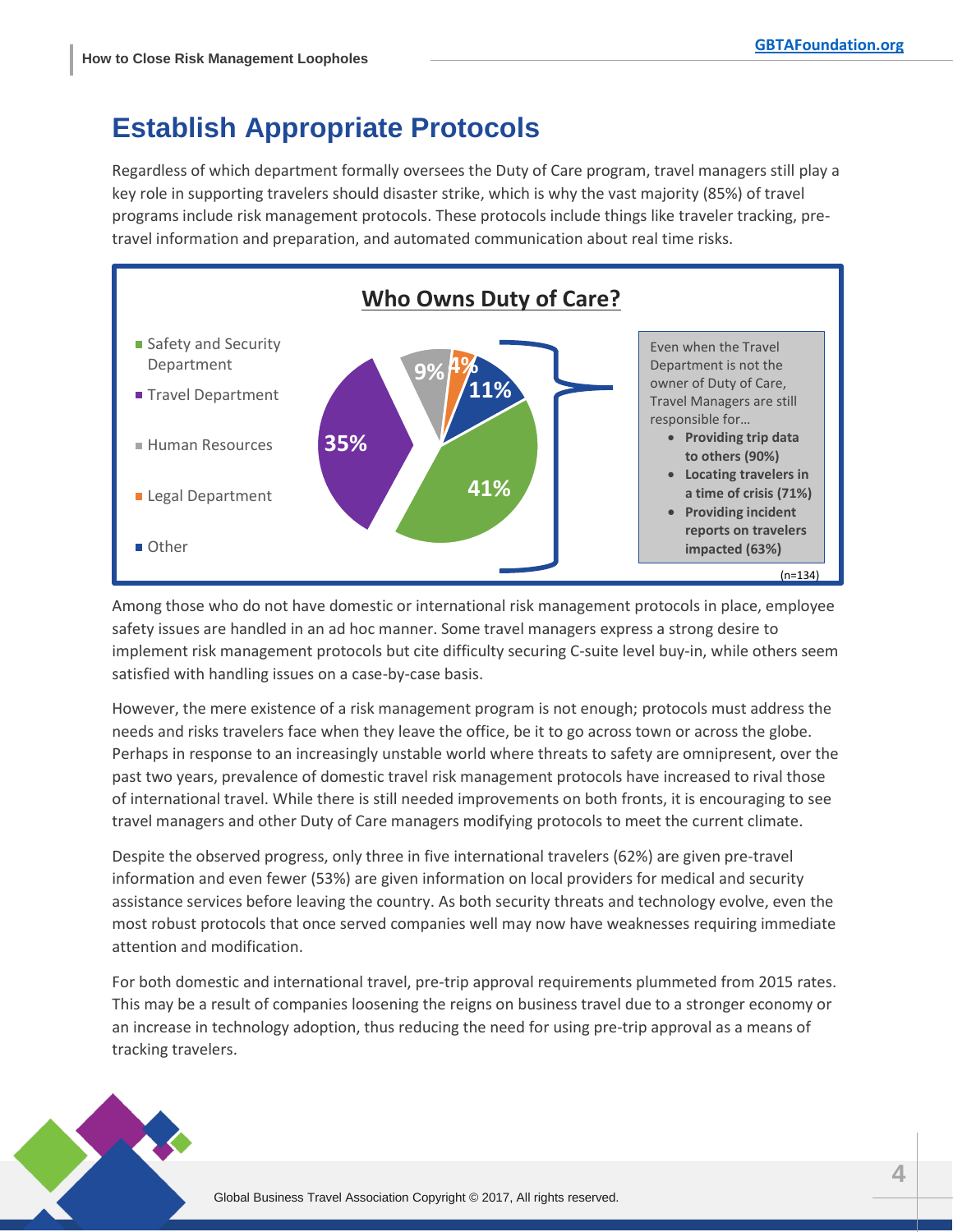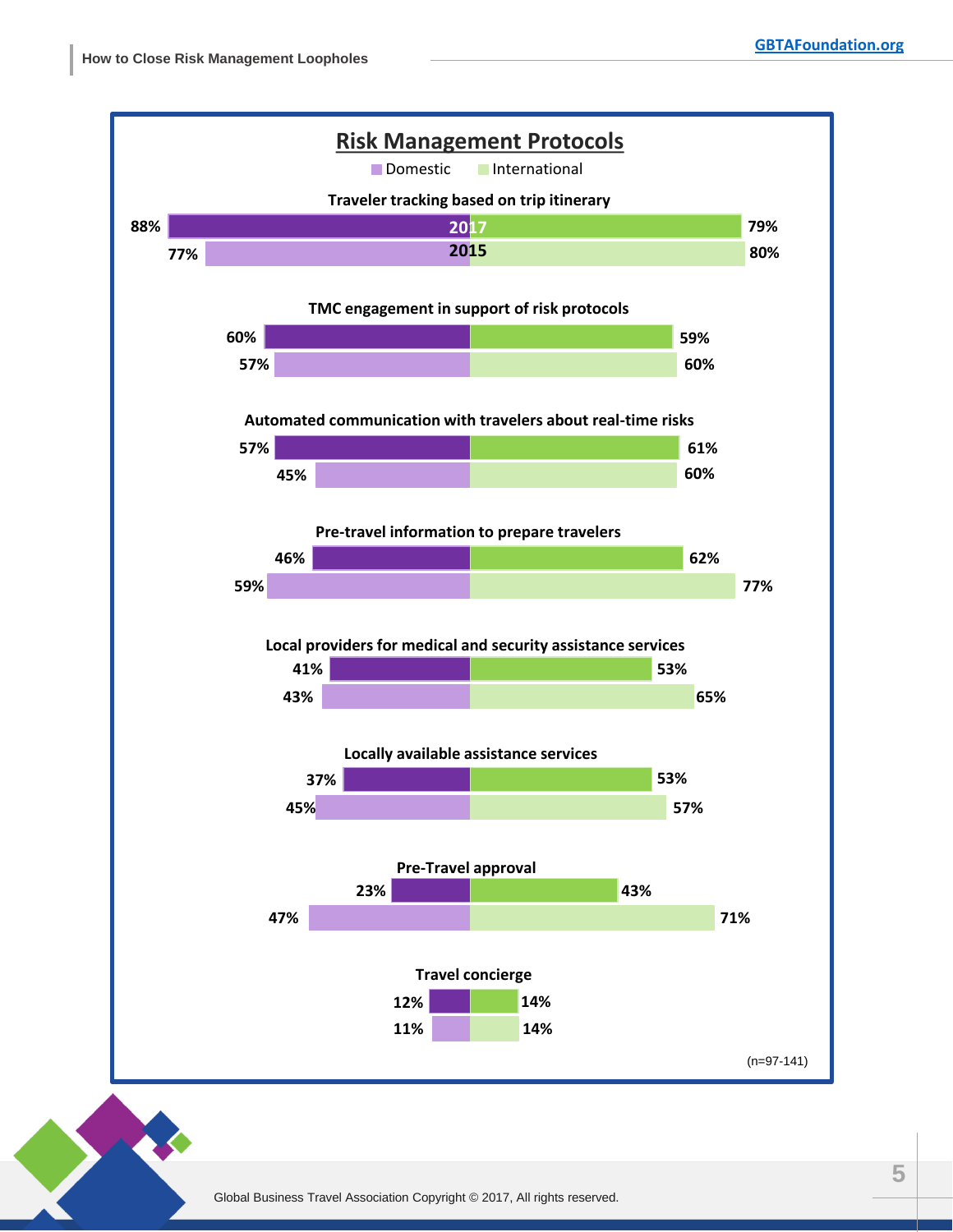### **Close Data-Capture Gaps**

Even before security threats emerge, travel managers must know where their travelers are located in order to ascertain if they are in affected areas. To do this, travel managers most often rely on the travel data captured and fed to them when travelers book through an OBT or TMC (96% air, 89% hotel, 75% car reservations, 62% rail reservations). However, this presents a problem because travelers do not

always book through these channels! Only one in five travel managers (20%) report using technology to capture traveler data booked outside their travel program, despite two in five North American travelers (42%) saying booking directly on a supplier's website is a preferred channel.<sup>4</sup> Furthermore, even though a majority of business travelers agree any destination could now be considered "high-risk," only one-third (31%) say when traveling to places they consider unsafe, they would book through their organization's travel agency rather than directly with the supplier.<sup>5</sup>

One-third (31%) of travel managers monitor travelers once at the destination through GPS-data, like a mobile check-in, but this is still traveler dependent. If a traveler does not check in at the appointed time or destination, the travel manager has no way of knowing if the traveler is in danger, preoccupied, or just forgetful.

# **57%**

**of business travelers agree, "Nowadays, any destination could be 'high-risk.'"**

## **31%**

**of travel managers say "We are unable to support travelers who book outside our programs"**

Failure to collect traveler data — for whatever reason does not absolve an organization of their Duty of Care obligations. Capturing traveler data in an automated way that is non-reliant and unaffected by various booking channels and methods or human error is vital to securing travelers' full safety and security.

One-half (56%) of travelers are fine with being tracked via GPS when traveling for work $6$  and research shows employees who feel cared about by their companies are more satisfied with their business travel experiences.<sup>7</sup> Therefore, organizations making greater investments in this area may be interpreted by travelers as less of a nuisance and more as an increased interest in their safety and security.

- **<sup>5</sup>** *[Risk on the Road: Safety and Security Concerns Lead to Traveler Behavior Change](http://blog.gbta.org/2017/03/15/risk-on-the-road-are-business-travelers-packing-fear-in-their-briefcase/)*
- 6 Ibid.
- **<sup>7</sup>** GBTA Foundation data. 2016.



 <sup>4</sup> *[Travel Policy Communication: Understanding Disconnects and Increasing Compliance,](https://www.gbta.org/foundation/pressreleases/Pages/RLS_111516.aspx)* GBTA Foundation, in partnership with HRS. November 2016.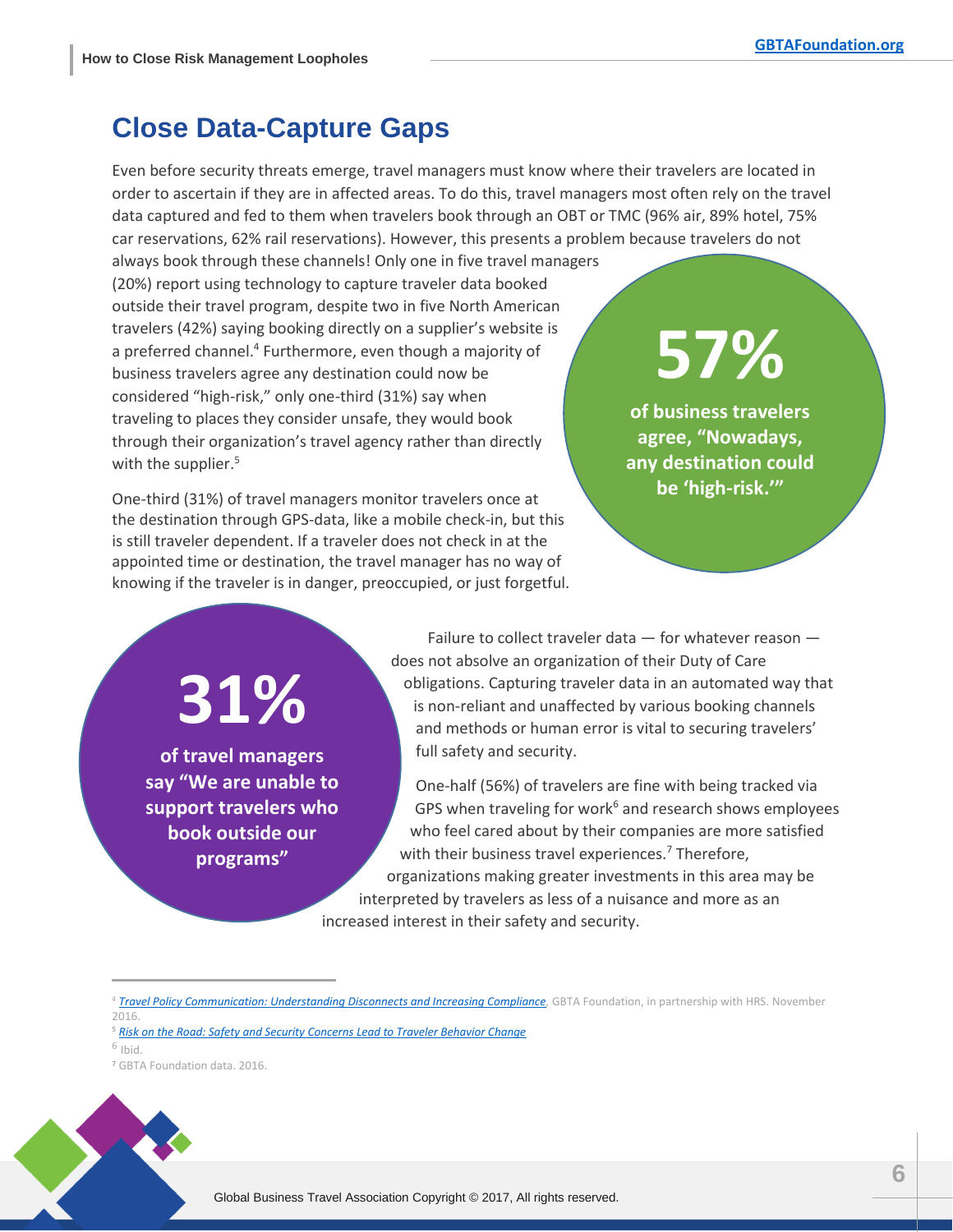### **Integrate Data**



Overall, one-half of travel managers (50%) say, in the event of an emergency, they can locate all employees in the affected area within two hours or less. Those with automated data merging report being able to do this significantly faster (41% less than one hour, 68% two hours or less) than those who have data housed in separate systems (22% less than one hour, 55% two hours or less).

As mentioned earlier, three in ten travel managers (29%) do not know how long it would take to locate all affected employees in a crisis, a clear demonstration of the consequences of operating without risk management protocols. This reactive posture may make communicating with travelers difficult if not impossible at times.

Depending on the maturity of the program, travel managers have access to many different data sources, many of which are automated (84% online booking tool; 69% expense; 52% safety and security). While automated data collection is certainly preferred to manual, the full potential of this is not reached unless the systems are integrated. Less than one-half (47%) of travel managers report their OBTs and expense tools are integrated and only one in five (21%) say their safety and security tools are integrated with their OBT and expense tools.

Consolidating data into a central system allows for faster retrieval of information when needed — an invaluable asset should disaster strike. Yet, less than one-third of travel managers (29%) currently have systems that automatically merge all data sources, while two in five (41%) maintain separate systems. Notably, one in six (17%) rely on employees to reach out for assistance when in need.

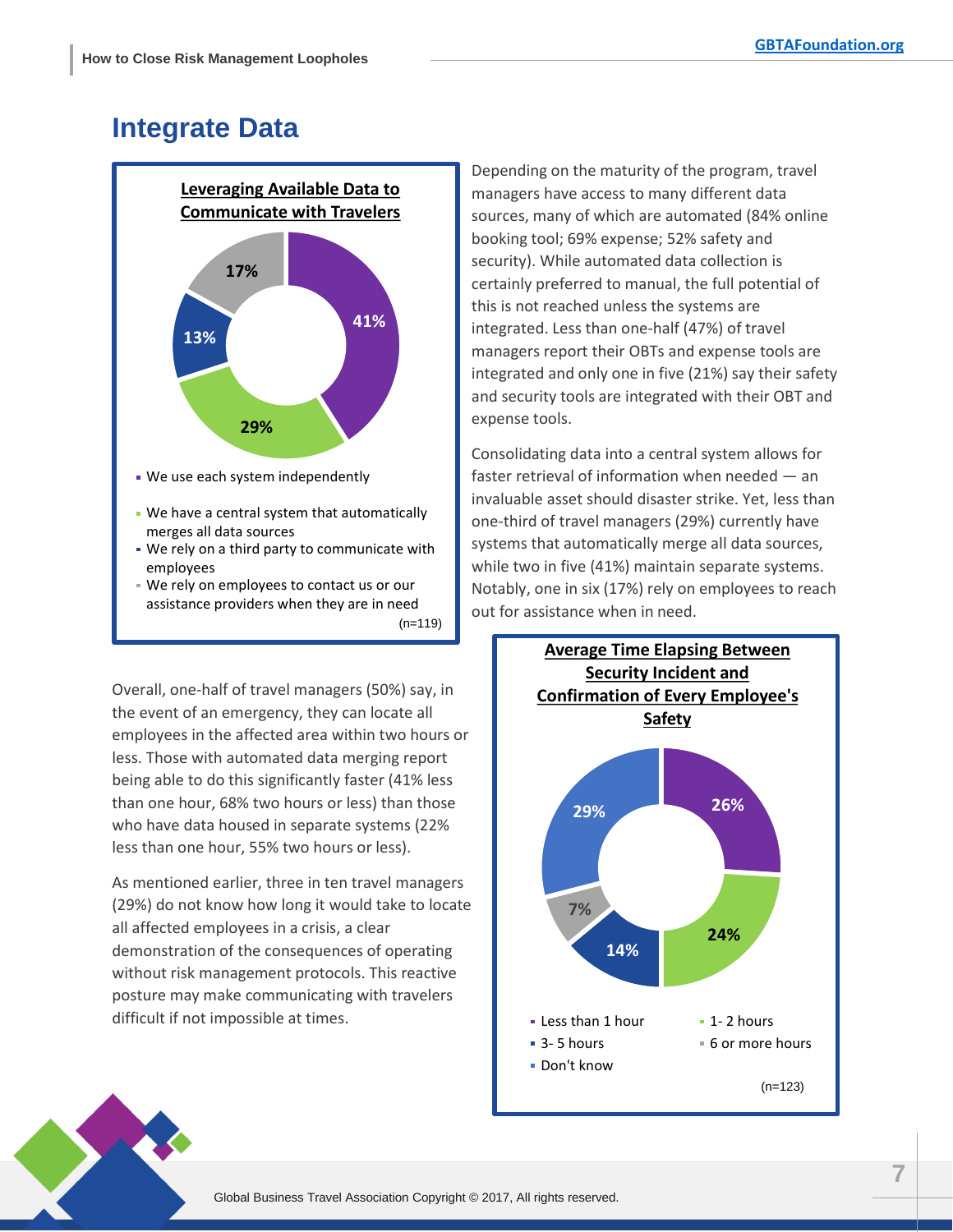### **Use Effective Communication Channels**

Once it has been determined travelers are in an area experiencing a security threat, every minute spent trying to get in touch could be putting them at increased risk. Live personal calls (58%) and automated emails to business addresses (52%) are the most popular methods of communicating with travelers about disruptions, emergencies, and the like. Interestingly, automated text messages, automated calls, and mobile app notifications are far less common communication strategies now than they were in 2015 (50%, 32%, and 36%, respectively in 2015; 34%, 29%, and 24%, respectively in 2017).



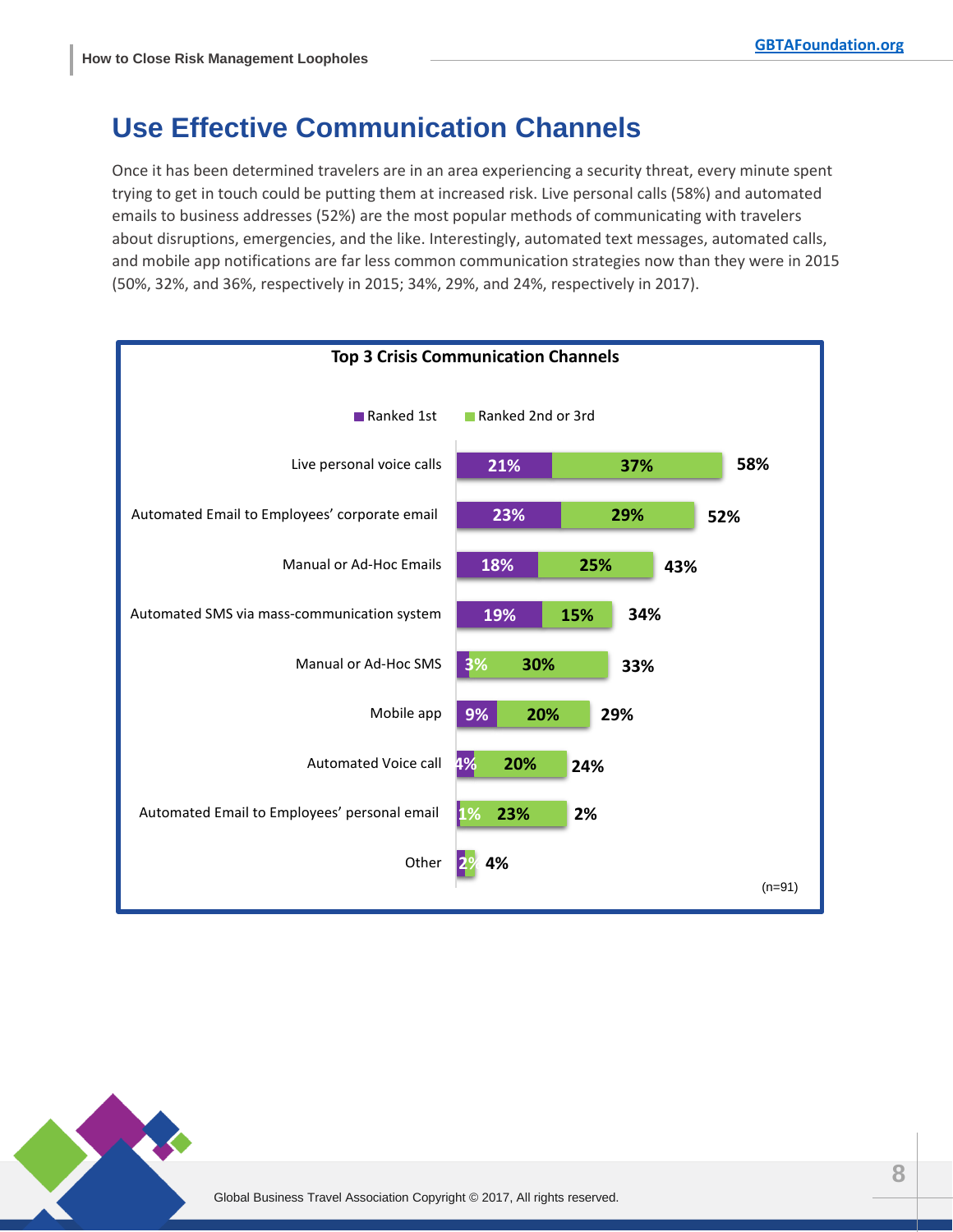### **Explore Third-Party Services**

To manage the complexity that comes with building and maintaining a robust Duty of Care program, some travel managers enlist services from a safety and security company while others work to integrate safety and security features into existing technology platforms. Travel managers should assess the needs of their programs and determine the best way to allocate resources in order to provide the greatest level of security for their travelers.

Two-thirds of organizations (65%) retain the services of third-party safety and security companies offering services addressing advanced needs for presumably high-risk areas, like security details (76%) and response and recovery (74%) services, to basic offerings from which travelers to any destination could benefit, like safety alerts via push notifications through a mobile app, text messages, and emails (89%) or a traveler tracking system (74%). At organizations using third-party safety and security companies, four out of five travel managers report travelers can be tracked anywhere (84%) at any time (81%). Importantly, even if an organization's current travel security needs are not obviously high risk, these companies can still provide valuable consulting (52%), training (44%), and program assessments (41%) to help ensure adequate resources and protocols are in place to safely send your travelers out on the road.



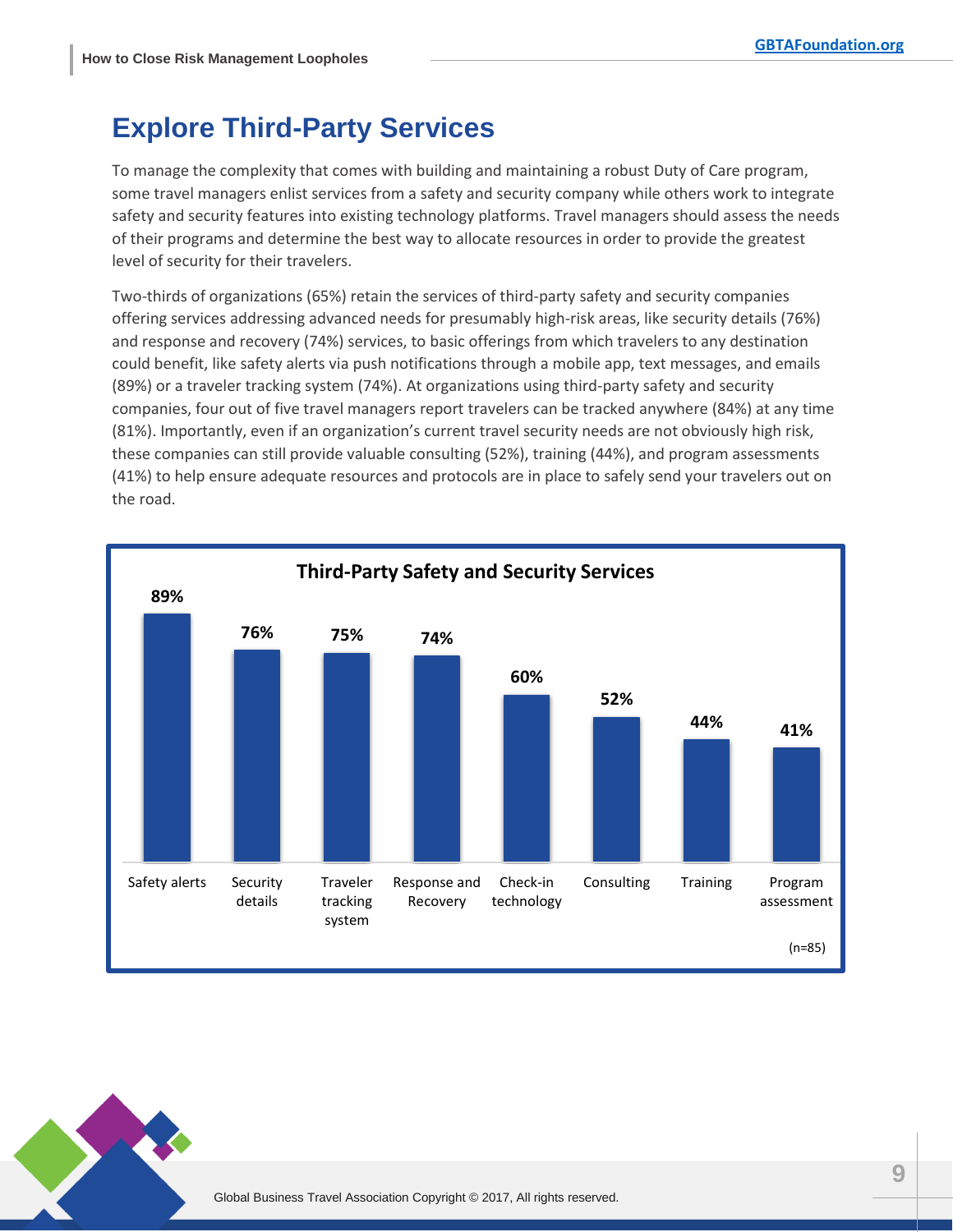### **Takeaways**

Regardless if there is one or one million traveling employees, an organization has an obligation to equip each of them with the information, resources, and support to return home safely no matter what they encounter along the way.

**Organizations must identify their safety and security needs and investigate the best ways to meet them** — with only one-third of business travelers saying they would book through proper channels when the destination is high-risk, retaining the services of a third-party supplier or investing in more advanced technology tools is a must. Travel managers also need to clearly explain the actions expected of travelers should disaster strike as well as outline the steps the organization will take in order to facilitate traveler security through communication or support.

Traveler safety should begin before a single step is taken out the office door, which is why **traveler safety and security programs should be proactive, not reactive.** Organizations need to establish protocols and procedures to ensure Duty of Care responsibilities are fulfilled and investments in automated technology can help close data capture gaps before a traveler leaves, alert them to potential issues while on location or en route, and provide information on getting to safety when it matters most. As it happens, more than half (58%) of travelers would call their supervisor first instead of their travel or security departments, probably as a result of either not having the right protocols in place or lack of communication around them. At the same time, travelers should clearly understand the prescribed procedures and resources available to them so there is no question in their mind of how to react when faced with a threat to their safety or security.

While usually well-intentioned, be it booking through the preferred channels or calling the right person in an emergency, **travelers' decisions should not be the difference between secured and failed safety**. Automated data capture and aggregation systems that cull travel data from multiple sources or integrate expense management with security tools can help close loopholes in security processes caused by human error. With only 1 in 5 travel programs having their safety and security tools integrated with their OBT and expense tools, this is a gap to address. New or improved technology enters the market nearly every quarter — be sure Duty of Care needs are met with the best solution for your program.

**A fully automated risk management program and a well-informed traveler are the best weapons an organization can use to combat global threats to traveler security and safety.** 

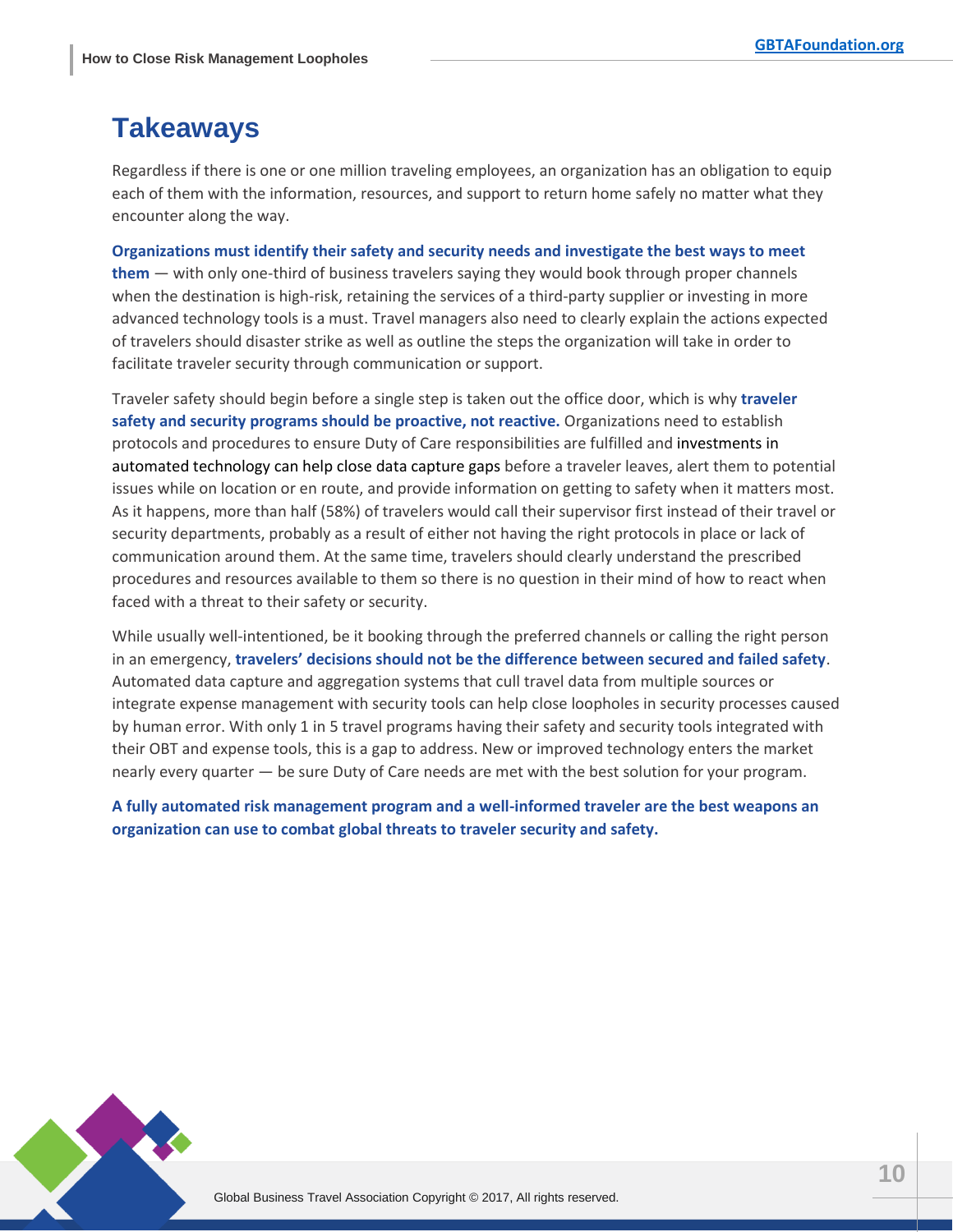### **Demographics**